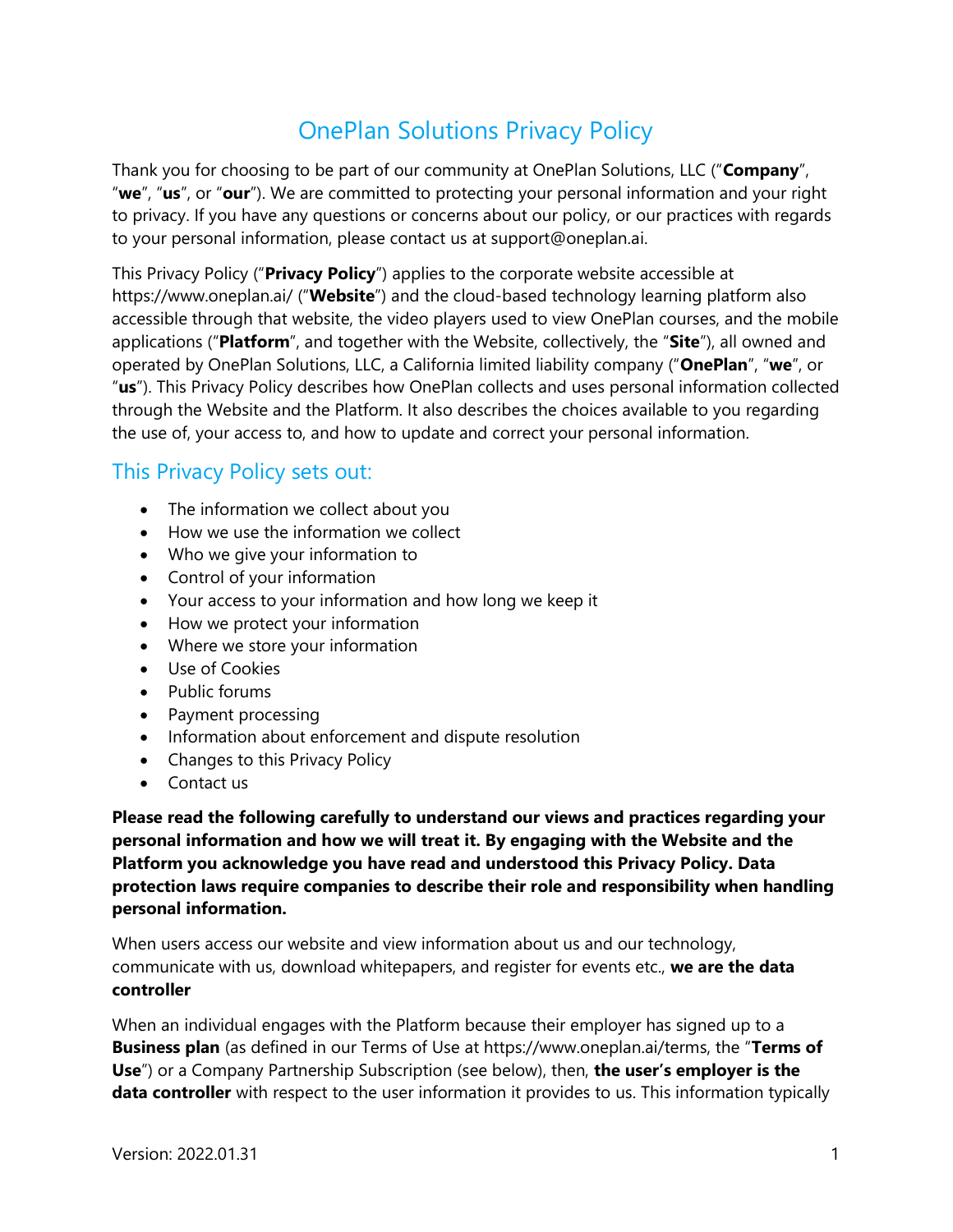includes first name, last name, and business email address. Where your employer is data controller in this way, we act as a data processor under data protection laws, meaning we use the information to provide a service to your employer.

When an individual signs up as a user of the Platform via an Individual Plan (as defined in the Terms of Use), OnePlan is the data controller for all personal information provided by that user and collected by the Platform as the user accesses and uses it.

# The information we collect about you

We value your trust. To honor that trust, OnePlan adheres to ethical standards in gathering, using, and safeguarding any information you provide.

#### We collect and process the following personal information from you:

#### Information you give to us:

We collect personal information that you provide to us such as name, address, contact information, passwords and security data, and payment information.

This is information about you that you give us directly when you interact with us. You may give it to us by filling out a form on our Site, corresponding with us by phone, e-mail, or at an inperson event. It includes information necessary to register for a subscription, pay for a subscription, or place an order for other services we provide. It also includes information shared when you participate in a discussion board, share on social media via our Site, enter a competition or promotion, submit a query, report feedback about or a problem within our Site, or any of the other Interactive Services (defined in the Terms of Use). When you create an account for our Platform, we require you provide first name, last name, and email address. When you purchase a subscription, we will need payment and billing information, often including an address and credit card information. Additionally, you can provide additional personal information to complete a profile within our system.

#### Information we collect about you from your use of our Site:

We will automatically collect information from you each time you visit our Site. This includes technical information, information about your visit, and information about your activity on our Site such as courses searched and viewed, page response times, download errors, length of visit to certain pages, page interaction information (such as scrolling, clicks, and mouseovers), methods to browse to and away from a page, and methods used to contact our sales and support teams. Technical information may also include the Internet protocol address used to connect your computer to the Internet, your login information, browser type and version, time zone setting, browser plug-in types and versions, operating systems, and device platform.

#### Information we receive from other sources:

This is information we receive about you from third parties that we work closely with to provide, promote, and improve our services. These third parties include business partners, vendors who assist in technical and payment services, advertising networks, analytics providers, and search information providers.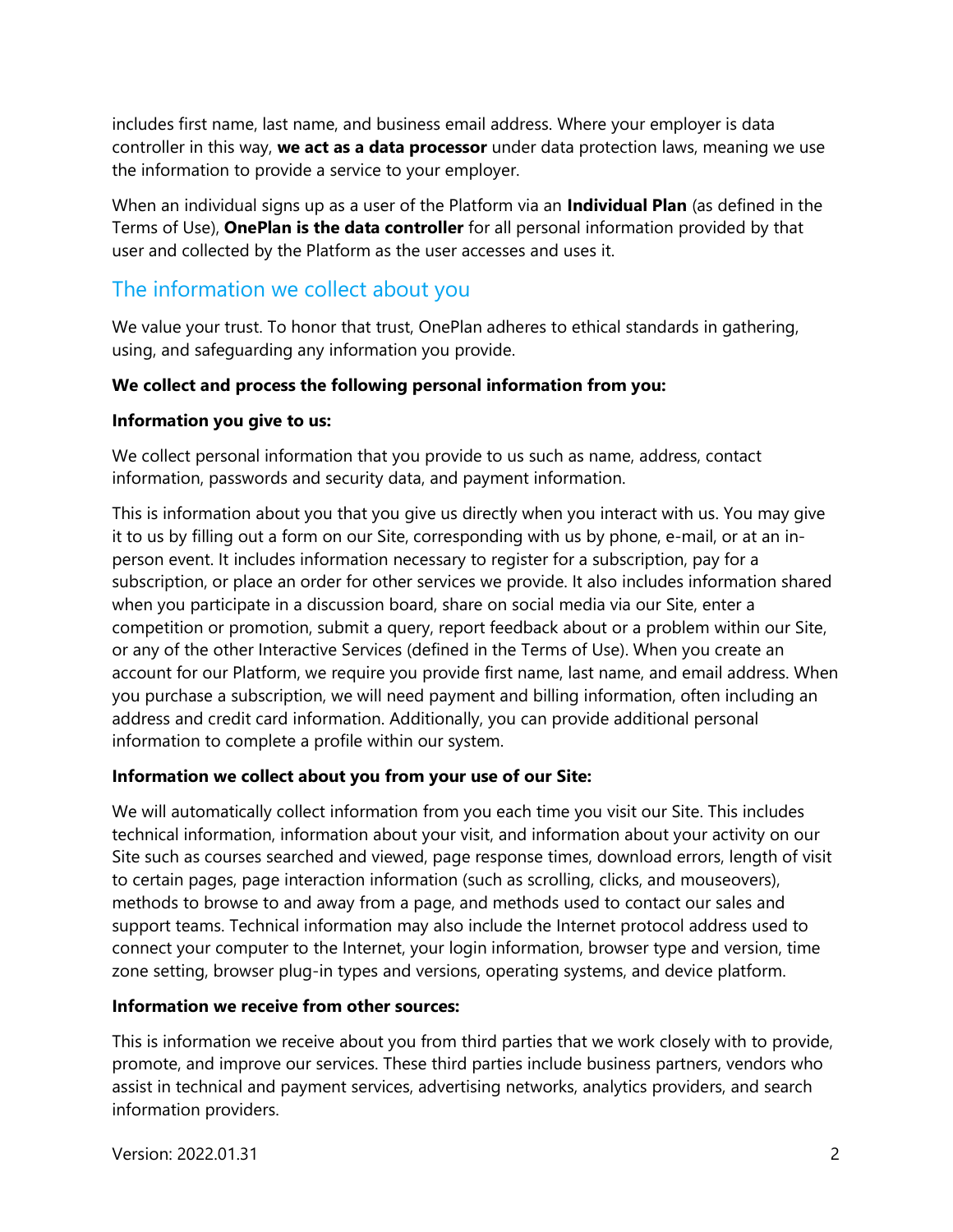# How we use the information we collect

#### Information you give to us:

OnePlan uses the personal information you provide in a manner that is consistent with this Privacy Policy. We use your personal information to provide our services on our Site, including services arising from any obligations set forth in a contract between you and us. These services may include providing access to our course library, administration of your account, billing, and notifying you of changes to our service or your account. This data will also be used to allow you to participate in the interactive features of our Site or to provide you with information you may have requested from us, including whitepapers, access to webinars, or the like.

We also use your personal information together with other personally non-identifiable information to help us better understand our users, to personalize and improve your experience with our Site, and to improve the content and functionality of our Site. This may include providing information about our goods and services that we feel may interest you and enhance your interaction with our Site. We will communicate with you about these goods and services via email, direct mail, telephone, or on our Site. These communications may include newsletters, promotional emails, product updates, or market research requests. We will use your information for this purpose only if you have given your consent to receive marketing material from us at the point we collected your information, where required by law, or otherwise in our legitimate interests, provided these interests do not override your right to object to such communications.

#### Information we collect about you from your use of our Site:

We will use this information in our legitimate interests (where we have considered these are not overridden by your rights), to administer our Site, and for internal operations, including troubleshooting, data analysis, testing, research, and statistical survey purposes. We will also use this information to keep our Site safe and secure, for measuring the effectiveness of how we present content and how we market and advertise. We use non-personally identifiable information in our log files to analyze trends, to administer our Site, to track users' movements in and around our Site, and to gather demographic information about our user base. We also utilize unstructured machine learning technologies to understand user behaviors and to provide user-specific recommendations and other personalization of our Site experience.

#### Information we receive from other sources:

We will combine this information with information you give to us and information we collect about you in our legitimate interests (where we have considered that these are not overridden by your rights). We will use this information and the combined information for the purposes set out above (depending on the types of information we receive).

### Who we give your information to

We consider your personal information to be a vital part of our relationship with you and do not sell your personal information to third parties. There are, however, certain circumstances in which we may share your personal information with certain third parties, as follows: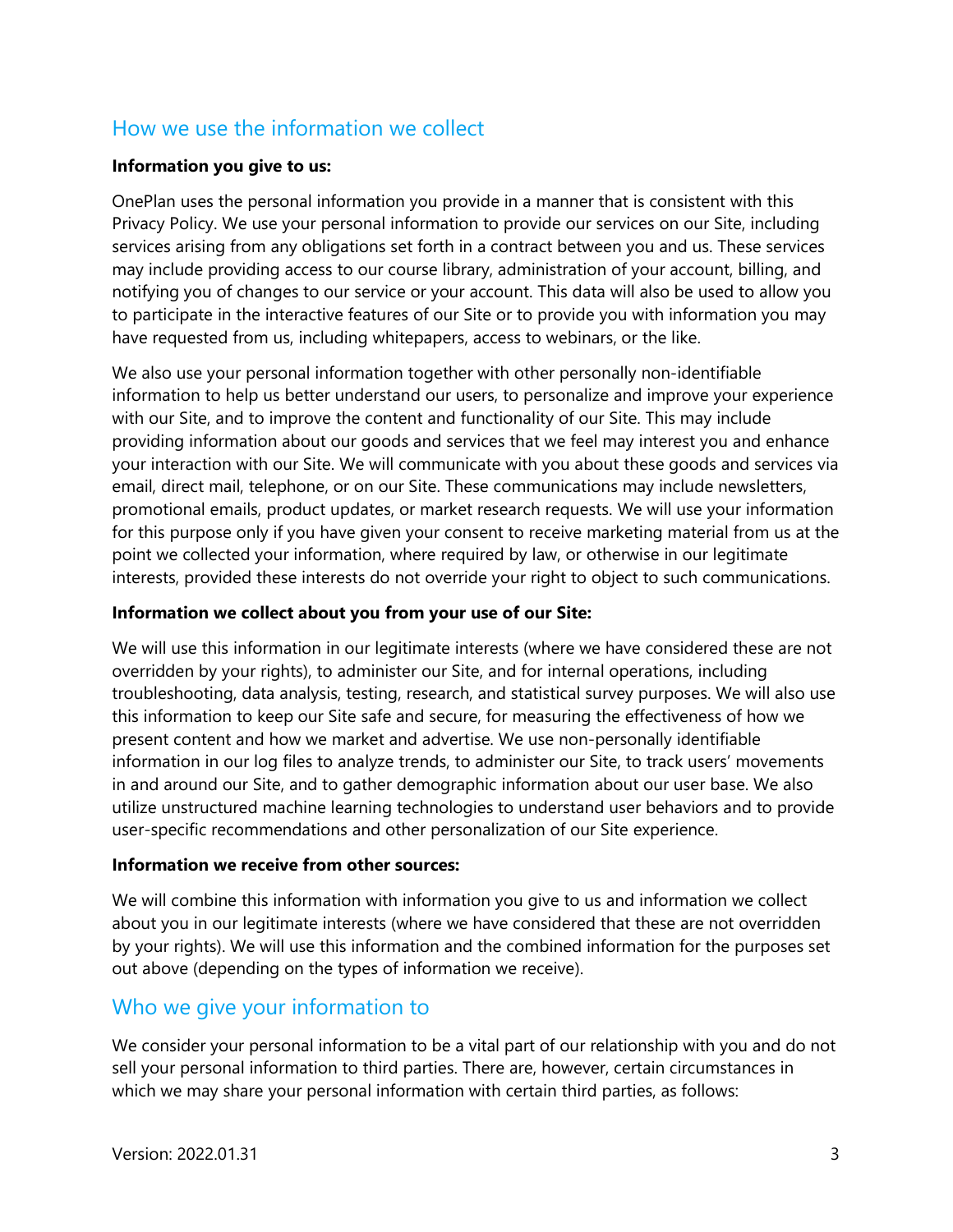#### Agents, Consultants and Related Third Parties:

We sometimes hire other companies to perform certain business-related functions, such as sending email on our behalf, payment processing, or conducting market research. We also share your email address with third parties, such as Facebook, LinkedIn, and Twitter to provide custom marketing materials for you on their platforms. When we employ another company to perform a function of this nature, we only provide them with the information that they need to perform their specific function. These companies are not permitted to use any personal information that we share with them for any other purpose aside from providing services to us.

#### Business Plans and Company Partnership Subscriptions:

We partner with certain third parties to provide our services to their employees or their community members. As part of such partnerships, a third party may pay for the subscription for its employees or community members or otherwise contract with OnePlan to make your subscription available to you, and OnePlan may share information about your use of our services with the third party. If your subscription was provided by your employer or community sponsor (including Company Partnerships as defined in the Terms of Use), we may share information you provide, or information we may otherwise collect through your registration and use of our services, with such third party. This information may include course viewing history, course viewing time, course or assessment completion, course quality ratings and feedback, certifications, performance-related metrics, and other personal information.

#### Business Transfers:

As we develop our business, we might sell or buy businesses or assets. Your personal information may be transferred to a buyer or other successor in the event of a corporate sale, merger, reorganization, dissolution, or similar event in which personal information held by us about our Site users is among the assets transferred.

#### Legal Requirements:

In certain situations, OnePlan may be required to disclose personal information in response to lawful requests by public authorities, including to meet national security or law enforcement requirements. We reserve the right to disclose your personal information as required by law and when we believe that disclosure is necessary to protect our rights or to comply with a judicial proceeding, court order, or similar legal process served on us or our Site.

We will take reasonable steps to ensure that we only collect that personal information that is relevant for the purposes for which it is to be used. Furthermore, we will not process your personal information in a way that is incompatible with these purposes.

### Control of your information

When you register, or otherwise give us personal information, we will not share that information with third parties without your permission, other than for the limited exceptions already listed. It will only be used for the purposes stated in this Privacy Policy. When OnePlan is acting as a data processor, we will only process personal information in accordance with the instructions given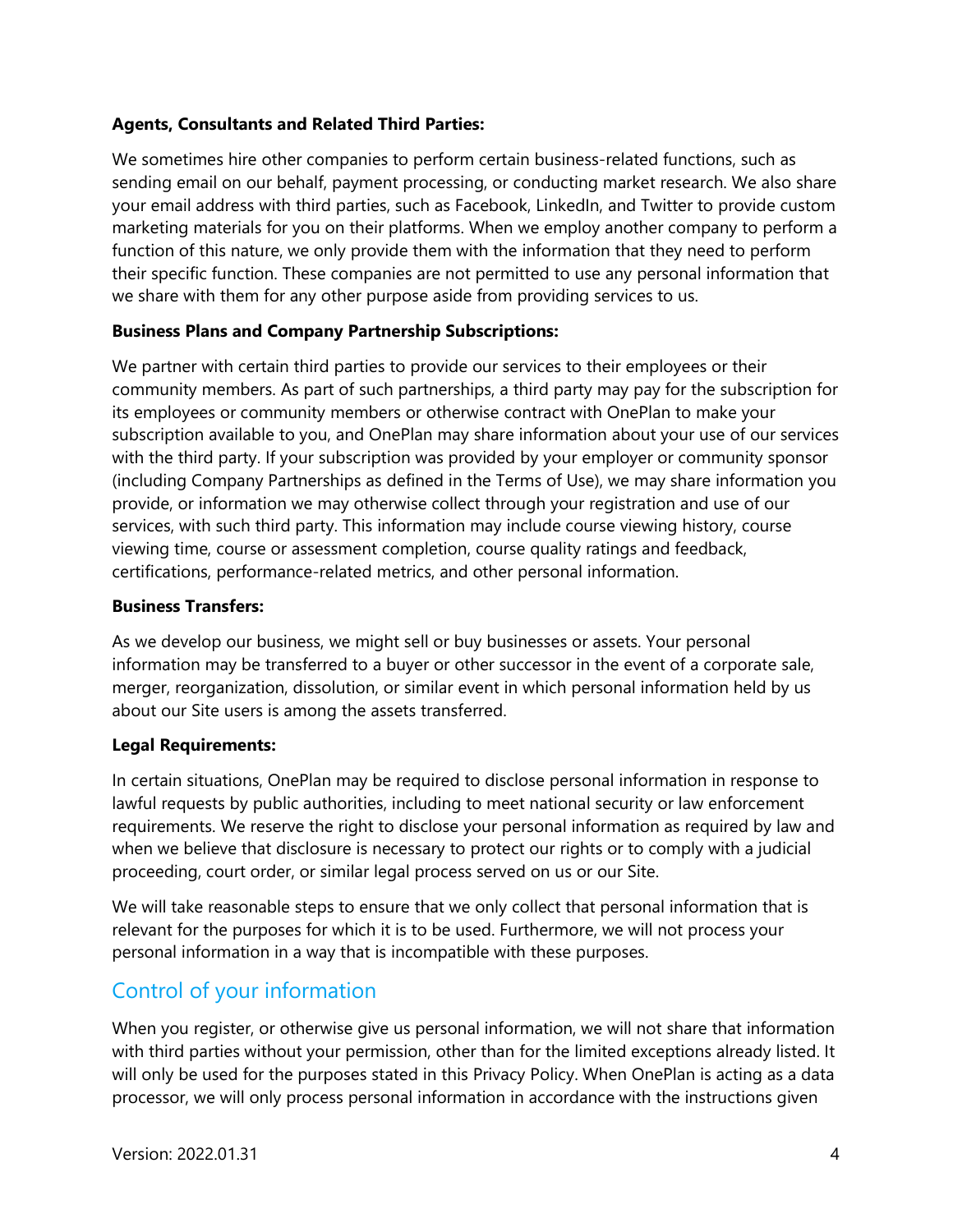by the data controller. When OnePlan is acting as a data controller, we will act in accordance with your permission to offer you our services and as otherwise instructed by you. We will also give you the ability to opt out before we disclose your personal information to a third party or use your personal information for purposes that are fundamentally different than the purpose for which it was originally created.

If you would like to discontinue receiving communications from us, you may update your email preferences by using the "Unsubscribe" link found in emails we send to you or on the Communications Preferences Dashboard located in your member profile on our Site or by contacting us at support@oneplan.ai. Please note that we may not include the opt-out information in e-mails that are transactional in nature and are not marketing communications (i.e., e-mails concerning your order, the website's Terms of Use, etc.). You will not have the ability to opt-out of receiving transactional emails via the Communications Preferences Dashboard. If you have questions or concerns regarding a transactional e-mail, please contact us.

## Your access to your information and how long we keep it

Upon request, OnePlan will provide you with information about whether we hold, or process on behalf of a third party, any of your personal information. To request this information please contact us at support@oneplan.ai.

We will provide you with the means to ensure that your personal information is correct and current. If you have registered to use the Platform, we will provide a way for you to access and change your profile on our Platform. We will also allow you to completely delete your profile along with all personal information associated with that profile, although this option may significantly degrade your experience with our Platform. You may request deletion by accessing your profile and clicking on the link available there. Alternatively, you may contact us at support@oneplan.ai. We will respond to your request within a reasonable timeframe. Requesting deletion of your account means your personal information is permanently deleted and cannot be retrieved.

If you would like to view your personal information that we hold at any time, you may access your profile from our Site.

We retain your information while your account is active or as needed to provide you services. Thereafter, we may retain certain personal information indefinitely as necessary to comply with our legal obligations, resolve disputes, and enforce our agreements. We may also retain aggregate information for research purposes and to help us develop and improve our Site and services.

### How we protect your information

The security of your personal information is important to us. When you enter sensitive information (such as a credit card number) on our checkout page, your information is sent over an authenticated and encrypted connection using Transport Layer Security (TLS).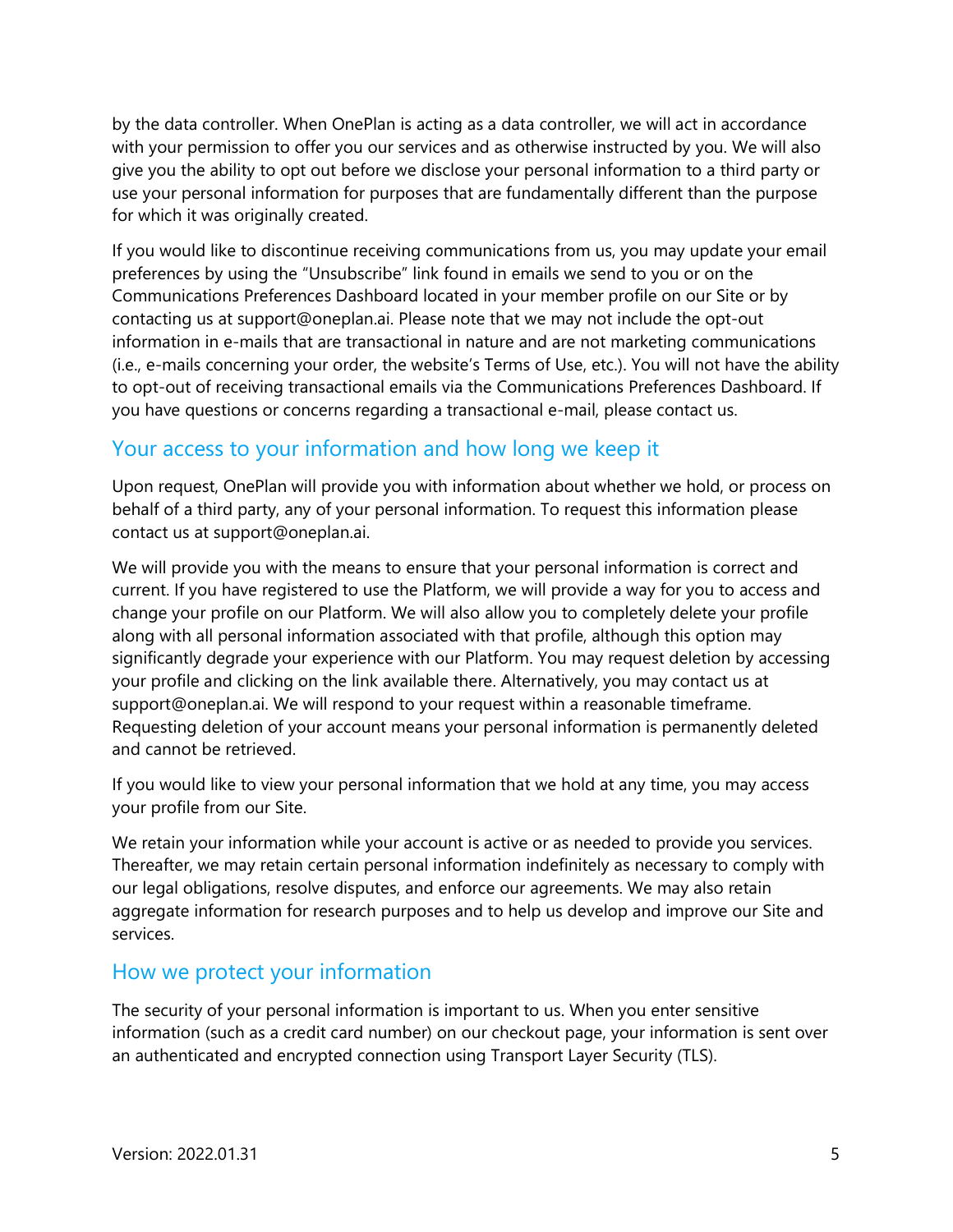We store your personal information only on servers with limited access that are in controlled facilities and use a variety of technologies and procedures intended to protect your personal information from loss, misuse, unauthorized access, disclosure, alteration, and destruction. Nonetheless, no communication via the Internet can ever be 100% secure, and no security measures can ever be assured to be effective. Accordingly, you are advised to use caution and discretion when determining what personal information to disclose to us.

If you have any questions about security on our Site, contact us at support@oneplan.ai.

### Where we store your information

The account and invoicing data that we collect from you is transferred to, and stored at, a destination in the United States. OnePlan participates in and has certified its compliance with the EU-U.S. Privacy Shield Framework and the Swiss-U.S. Privacy Shield Framework.

### Use of Cookies

The full OnePlan Solutions cookie policy is available at https://oneplan.ai/cookie-policy.

### Links to other websites

This Privacy Policy applies only to our Site. The Site may contain links to other web sites not operated or controlled by us. The policies and procedures described here do not apply to web sites or other services that OnePlan does not operate or control. These links from our Site do not imply that we endorse or have reviewed those web sites or other services. We suggest contacting those services directly for information on their privacy policies.

### Public forums

The Site may, from time to time, make chat rooms, message boards, news groups, or other public forums available to its users, whether by way of our own services or by way of the services or features of a third party. Any information that is disclosed in these areas becomes public information and you should exercise caution when using these areas and avoid posting any personal or sensitive information. If a separate login is required to use these areas, please be aware that you may need to also log out separately.

### Payment processing

When you purchase a subscription directly from OnePlan, payment details you provide in the designated checkout page on our Site will be encrypted using the Transport Layer Security (TLS) protocol before they are submitted to us over the internet. Payments made on our Site are made through one of our payment gateway providers, CyberSource, Adyen, or PayPal ("Payment Processors"), which may be changed from time to time. You will be providing credit or debit card information directly to the Payment Processor which operates a secure server to process payment details, encrypting your credit/debit card information and authorizing payment. Information which you supply to the Payment Processor is not within our control and is subject to the Payment Processor's own privacy policy and terms and conditions.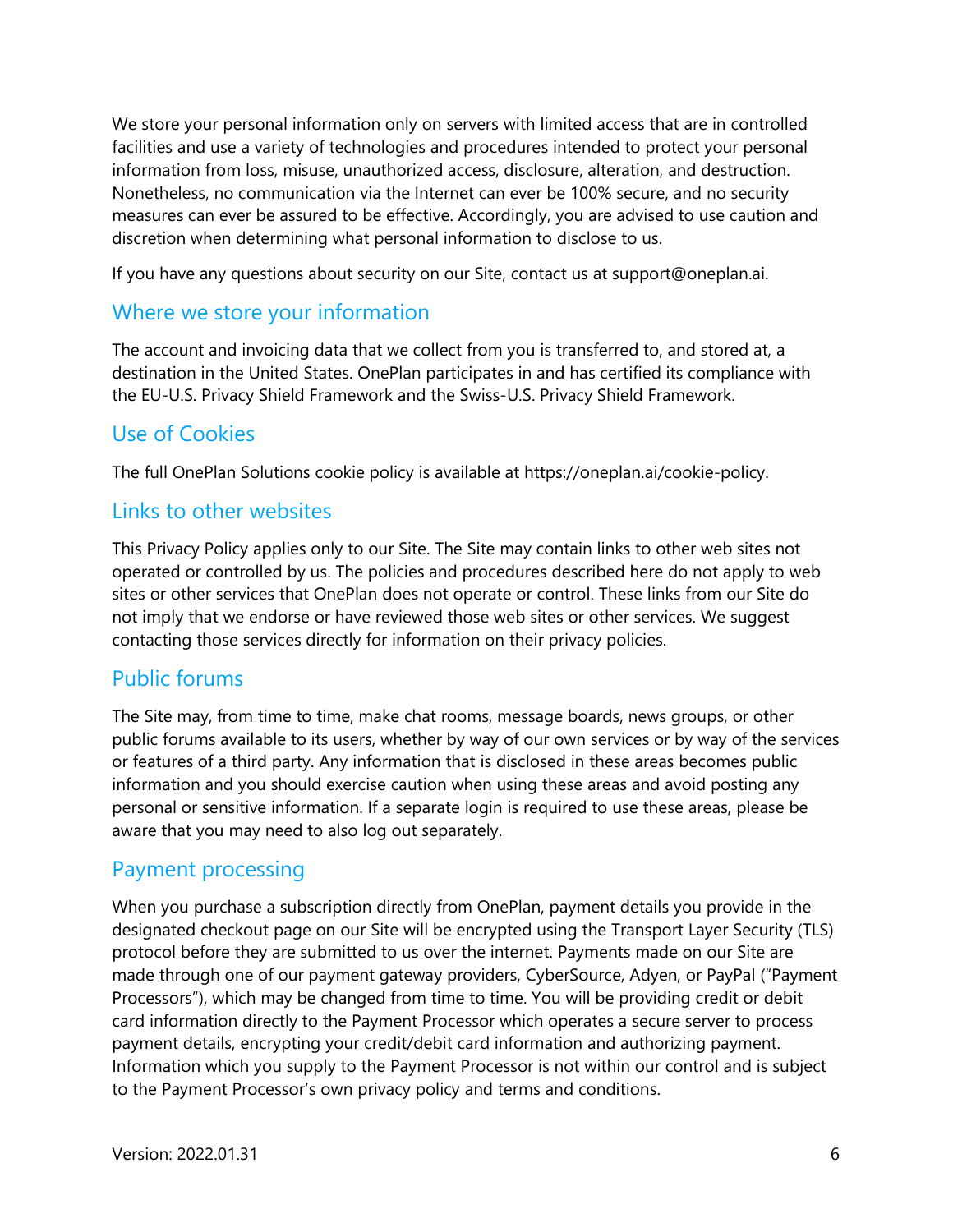# Information about enforcement and dispute resolution

We will conduct compliance audits of our relevant privacy practices to verify compliance with this Privacy Policy. Any OnePlan employee that we determine has acted in violation of this Privacy Policy will be subject to disciplinary action up to and including termination of employment.

We will investigate and attempt to resolve any complaints and disputes regarding the use and disclosure of personal information in accordance with the provisions of this Privacy Policy.

OnePlan has committed to refer unresolved Privacy Shield complaints to TRUSTe, an alternative dispute resolution provider located in the United States. If you do not receive timely acknowledgement of your complaint from us, or if we have not resolved your complaint, please contact TRUSTe for more information or to file a report. The services of TRUSTe are provided at no cost to you.

# Changes to this Privacy Policy or The Site

As our Site evolves and as applicable privacy guidelines, laws and standards develop, this Privacy Policy will need to evolve. To ensure that you are kept informed of changes, check this Privacy Policy periodically as we will update the version of the document any time we make a change. If we make material changes to this Privacy Policy, we will post the revised policy on this page and will send a notice via email or our Site to all registered users of the Platform. Your continued use of our Site after any such changes constitutes your acceptance of the new Privacy Policy. If you do not agree to abide by these or any future version of the Privacy Policy, you do not have permission to use or access (or continue to use or access) our Site.